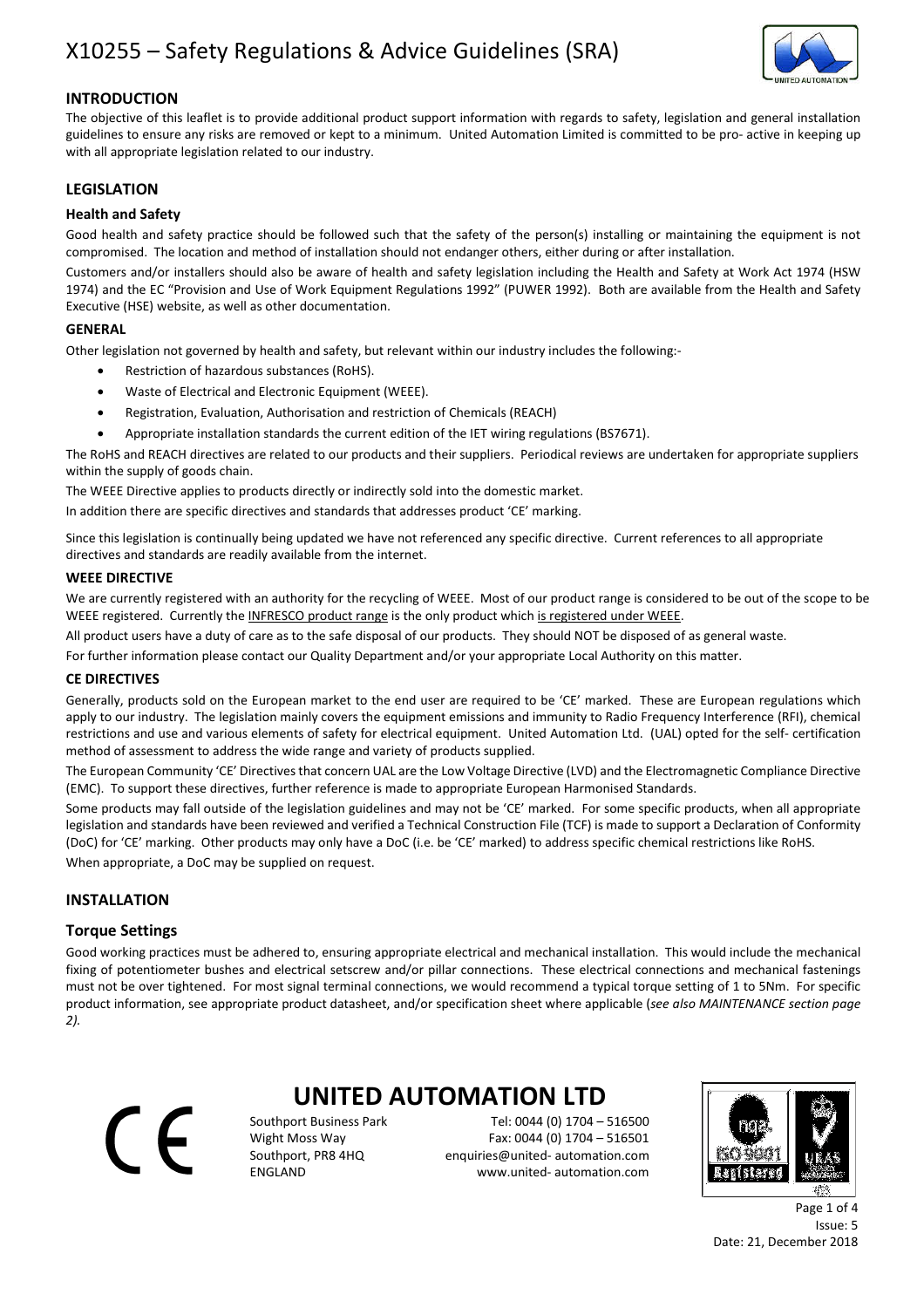

## Temperature Humidity & Cooling

## **Temperature**

Operating temperatures - Most products are specified a maximum working operating temperature in their Product technical data.

Storage temperatures - Some products are specified a maximum working storage temperature in their Product technical data.

### Humidity

Many electronic devices have humidity specifications, for example, 5% to 45% RH.

High humidity can cause corrosion to component parts and the PCB, which may cause failure. Furthermore, at the top end of the range, moisture may increase the conductivity of permeable insulators leading to malfunction. Too low humidity may make materials brittle. A particular danger to electronic items, regardless of the stated operating humidity range, is condensation. When an electronic item is moved from a cold place (e.g. icy weather) to a warm humid place (e.g. heated house), condensation may coat circuit boards and other insulators, leading to short circuit inside the equipment. Such short circuits may cause substantial permanent damage if the equipment is powered on before the condensation has evaporated.

In contrast, a very low humidity level favours the build-up of static electricity, which may result in spontaneous shutdown of electronic circuitry when discharges occur. Apart from spurious erratic function, electrostatic discharges (ESD) can cause dielectric breakdown in solid state devices, resulting in irreversible damage.

It is therefore good practice in critical system installations to monitor relative humidity levels for these reasons.

A few products are specified a maximum working relative humidity (RH) in their Product technical data.

Moisture sensitivity level (MSL) - relates to the packaging and handling precautions for some semiconductors. The MSL is an electronic standard for the time period in which a moisture sensitive device can be exposed to ambient room conditions (approximately 30 C @ 60%RH).

### **Cooling**

 $\epsilon$ 

In electronics, power semiconductor devices have a maximum power dissipation rating usually quoted at a case temperature of 25 C (77°F). The datasheet for the device also includes a 'derating curve' which indicates how much a device will dissipate without getting damaged at any given case temperature and this must be taken into account while designing a system.

As can be seen from the derating curve image for a hypothetical 'bipolar junction transistor' (fig.1) the device (rated for 100W at 25°C (77°F) cannot be expected to dissipate anything more than about 40W if the ambient temperature is such that the temperature at which the device's case will stabilise (after 'heat-sinking') is 65°C (149°F). This final case temperature is a function of the 'thermal resistance' between the device's case and the heat-sink; and the heat-sink and the ambient (this includes the heatsink's temp/watt rating [°C/W] - with lower values implying better cooling characteristics).

In some capacitors, voltage capability is reduced at higher temperatures because the softened dielectric (e.g., a polymer) is softened by the heat and its breakdown field strength is reduced. In this instance, derating curves would be included in data sheets for this type of capacitor.

Derating can also be used to provide a safety margin for transient voltages or currents (spikes) that exceed normal operation, or simply to prolong life. For example, the life of electrolytic capacitors is dramatically increased by operating them below their maximum temperature rating.



Case temperature  $(°C)$ Fig.1 Typical (hypothetical) De-rating curve.

## UNITED AUTOMATION LTD

Southport Business Park Tel: 0044 (0) 1704 – 516500 Wight Moss Way Fax: 0044 (0) 1704 – 516501 Southport, PR8 4HQ enquiries@united- automation.com ENGLAND www.united- automation.com



Page 2 of 4 Issue: 5 Date: 21, December 2018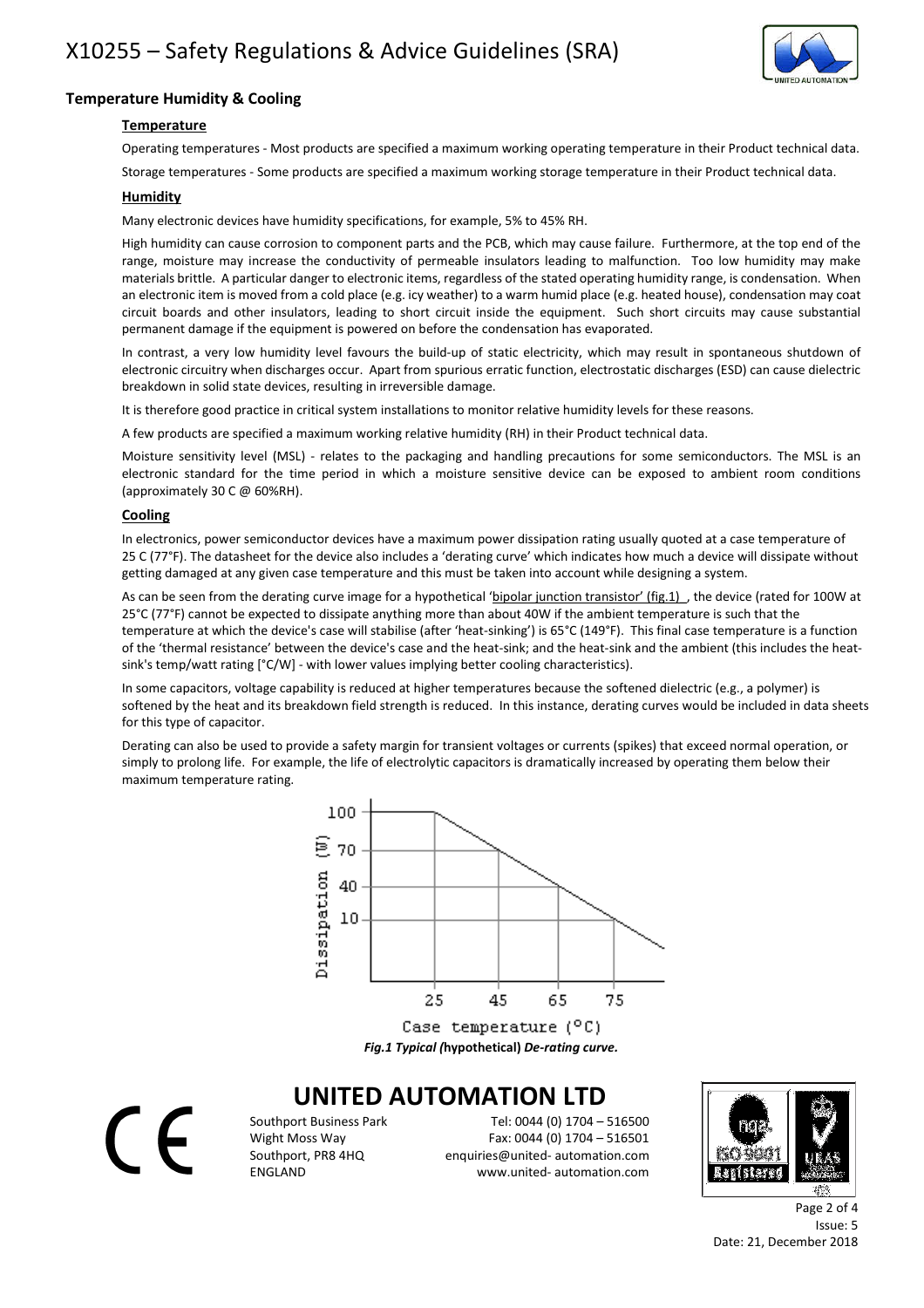# X10255 – Safety Regulations & Advice Guidelines (SRA)



UAL manufacture and use a wide range of discrete power semiconductors, which under load conditions may generate excessive heat.

We therefore recommend some form of cooling or additional cooling for high power rated products.

The use of an additional heatsink (this could be a conductive panel) suitably attached or mounted with the unit, will help to dissipate heat away from the device. An alternative or additional method is forced air- cooling (i.e. using a fan), to assist the natural convection of airflow over an existing heatsink within the unit. The product fins should be mounted in line with the forced and/or natural airflow.

The equipment's environment and its initial ambient temperature also need to be considered, as this could have an adverse effect on the overall operating conditions.

Some equipment may have de- rating curves (as above), which will help and support the equipment installation.

#### Shock & Vibration Limits

Generally, the products manufactured by UAL, when used by themselves, do not generate vibrations as such as to cause any danger or harm and are therefore a very low risk to occupational health or injury.

However, under much available legislation guidelines, indirect shock and vibration limits should be considered when a product is being installed and/or commissioned, as a component into a complete installation design.

Some HSE health and safety guidelines include:-

- HSE Advice control of vibration at work regulations 2005 (indg242).
- HSE Vibration solutions guide [Ed.1, 1997] (hsg170).
- HSE Vibration calculations guide (Ver.1.06, Mar 2006) (wbv).

Further industry standards should be considered during product installation and commissioning:-

Statutory Instruments guide

- (SI 227: 2015) The control of noise (Code of Practice for Construction and Open Sites) (England) Order.
- British Standards guides

Code of practice for noise and vibration control on construction and open sites:-

- BS 5228-1:2009 +A1:2014 Noise.
	- o Recommends basic methods to control noise on construction and open sites with significant noise levels arising from work activities/operations. Concentrating on predicting and measuring noise and impact assessments for those exposed to it.
- BS 5228-2:2009 +A1:2014 Vibration.
	- o Recommends basic methods to control vibration on construction and open sites with significant vibration levels arising from work activities/operations. Concentrating on measuring vibration and assessing environmental effects.

#### Fusing

We recommend that semiconductor, fast- acting (to BS88 IEC 269) type fuses or circuit breakers (Semiconductor - MCB) should be used for unit and/or device protection. The appropriate maximum load current should be known to select the required SCR fuse or MCB, but must not exceed the equipment rating. The  $I^2t$  ( $A^2s$ ) rating of the selected fuse, must be less than that of the equipment so as to protect the equipment's discrete device. Further appropriate fusing may be required for protection of the unit supply using standard fuse links and holders. Failure to address these requirements and the use of incorrectly selected fuses may cause the equipment to fail.

#### Earth Bonding

The protective conductor terminal of the equipment must be utilised at all times and bonded to a 'good earth' (ground). The earth bonding (strapping) leads of any combined equipment should be as short as possible and be substantial, i.e. at least rated higher than the equipment's load. For further information, refer to BS7671 (see MAINTENANCE below). Following these simple guidelines will ensure optimum use of any appropriate filter circuits, which may be required.

#### Insulation and Protection from Electric Shock

All equipment, unless otherwise stated, is rated to CLASS II insulation (over- voltage category) and CLASS I (protection category). For specific insulation test voltage ratings, see equipment datasheet.

 $\epsilon$ 

## UNITED AUTOMATION LTD

Southport Business Park Tel: 0044 (0) 1704 – 516500 Wight Moss Way Fax: 0044 (0) 1704 – 516501 Southport, PR8 4HQ enquiries@united- automation.com ENGLAND www.united- automation.com



Page 3 of 4 Issue: 5 Date: 21, December 2018